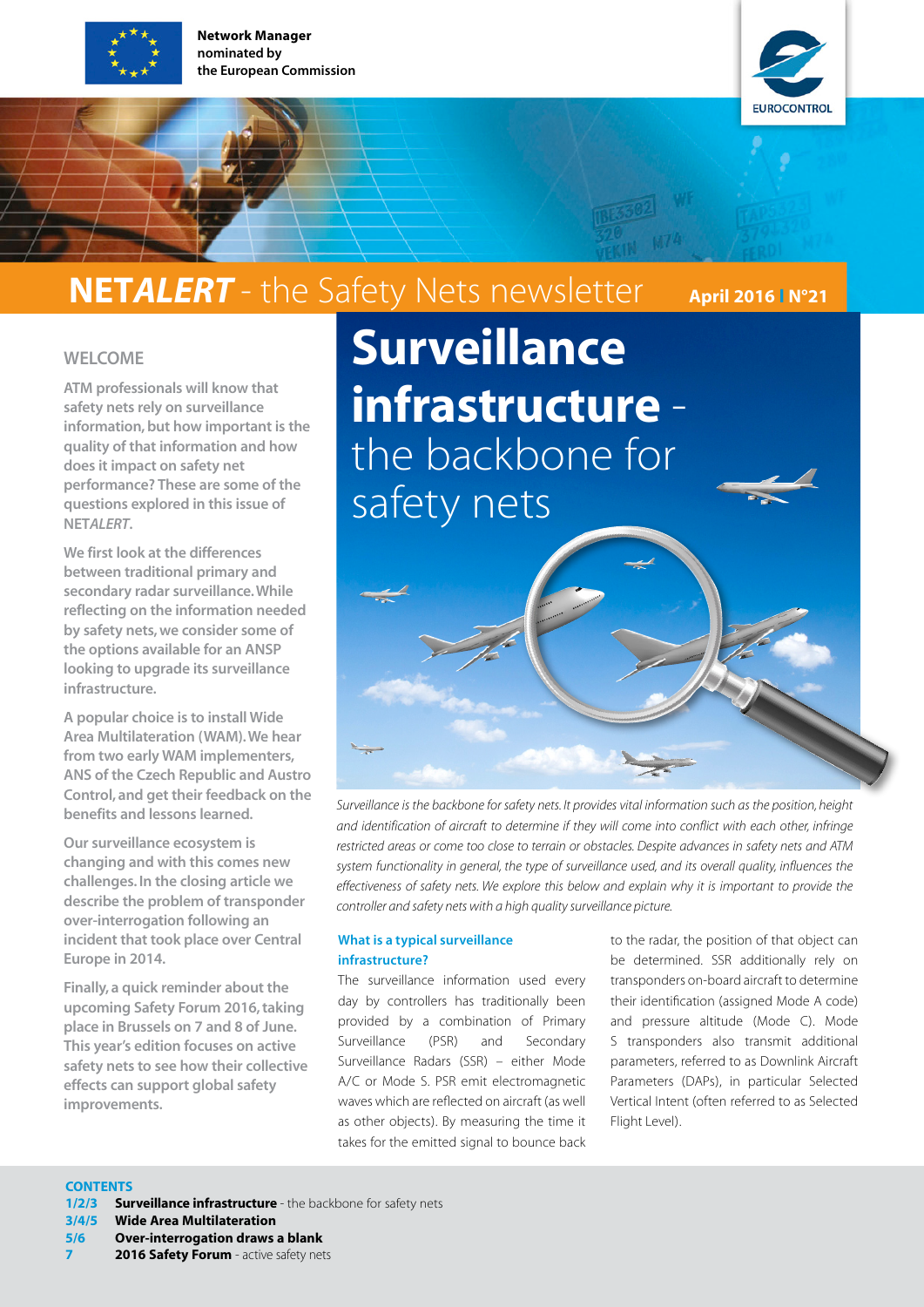# **Surveillance infrastructure** - the backbone for safety nets

continued

### Surveillance requirements in Europe

How good should my surveillance infrastructure be? EUROCONTROL's "Specification for ATM Surveillance System Performance – Volume 1" (EUROCONTROL-SPEC-0147) specifies the requirements for cooperative (SSR) and non-cooperative (PSR) radar surveillance for application in the provision of Air Traffic Services.

The minimum surveillance requirements for 5NM and 3NM horizontal separation operations are given below.

|                        | <b>Performance</b><br>requirements | <b>5NM horizontal</b><br>separation | <b>3NM horizontal</b><br>separation |
|------------------------|------------------------------------|-------------------------------------|-------------------------------------|
| <b>Cooperative</b>     | Measurement interval               | $\leq$ 8 sec.                       | $\leq$ 5 sec.                       |
|                        | Horizontal position error          | $\leq 500$ m                        | $\leq 300$ m                        |
|                        | Pressure altitude error            | $\leq$ 200-300ft in 99.9%           | $\leq$ 200-300ft in 99.9%           |
|                        |                                    | for stable flights                  | for stable flights                  |
|                        |                                    | $\leq$ 300ft in 98.5% for           | $\leq$ 300ft in 98.5% for           |
|                        |                                    | climbing / descending               | climbing / descending               |
|                        |                                    | flights                             | flights                             |
| <b>Non-cooperative</b> | Measurement interval               | $\leq$ 8 sec.                       | $\leq$ 5 sec.                       |
|                        | Horizontal position error          | $\leq 500$ m                        | $\leq 300$ m                        |
|                        | Pressure altitude error            | N/A                                 | N/A                                 |

The Specification also defines a number of requirements on the Quality of Service expected from the surveillance infrastructure including in terms of availability, continuity, integrity, time and coherence.

### What information do surveillance systems provide to safety nets?

Ground-based safety nets such as Short Term Conflict Alert (STCA) or Minimum Safe Altitude Warning (MSAW) need the aircraft position, altitude and identification to operate effectively.

As summarised in the second column of

the figure below, primary surveillance only provides the horizontal aircraft position. This greatly reduces the effectiveness of safety nets as each target is assumed to be at all flight levels. Using PSR as a sole surveillance source for safety nets is only viable in emergency situations, for example in case of transponder failure or indeed for an unequipped aircraft.

By comparison, the information provided by secondary surveillance is significantly more useful to safety nets. In addition to the aircraft position, the altitude of each target can be determined with varying resolutions: 100 ft for Mode A/C and 25 ft for Mode S. SSR also identifies each aircraft individually, allowing the aircraft callsign and other flight plan information to be displayed on the track label on the Controller Working Position (CWP).

Secondary surveillance information can also be combined with controller clearances and pilot inputs to improve alerting performance. Mode A/C data can be used in conjunction with the Cleared Flight Level (CFL) entered by the controller on the CWP. Additionally, the Selected Flight Level (SFL) DAP input by the flight crew can be downloaded via a Mode S transponder, hence providing the intent of the pilot. This information allows safety nets to account for the flight level an aircraft is intended to level off at. In turn this reduces the nuisance alerts that typically occur when safety nets only assume the aircraft will continue at its current rate of climb/descent (see NET*ALERT* 15 for further information).

When combined with a finely tuned radar tracker, good quality surveillance data also allows safety nets to accurately determine if an aircraft is flying straight and level, climbing/descending and/or turning.

|                                              | <b>PSR</b>                  | <b>SSR Mode A/C</b>                 | <b>SSR Mode S</b>                  |
|----------------------------------------------|-----------------------------|-------------------------------------|------------------------------------|
| <b>Identification</b>                        | No                          | Yes                                 | Yes                                |
| Position /<br>velocity                       | Yes                         | Yes                                 | Yes                                |
| <b>Height</b>                                | No                          | Yes (100ft resolution)              | Yes (25ft resolution)              |
| Intent (ATC)                                 | <b>No</b>                   | Yes (displayed CFL via CWP)         | Yes (displayed CFL via CWP)        |
| Intent (Pilot)                               | <b>No</b>                   | <b>No</b>                           | Yes (displayed SFL via DAPs)       |
| <b>Differences</b><br>in vertical<br>profile | $\mathbf{y}$<br>$\mathbf x$ | $\mathbf{v}$<br><b>CFL</b><br>100ft | <b>CFL/SFL</b><br>25 <sub>ft</sub> |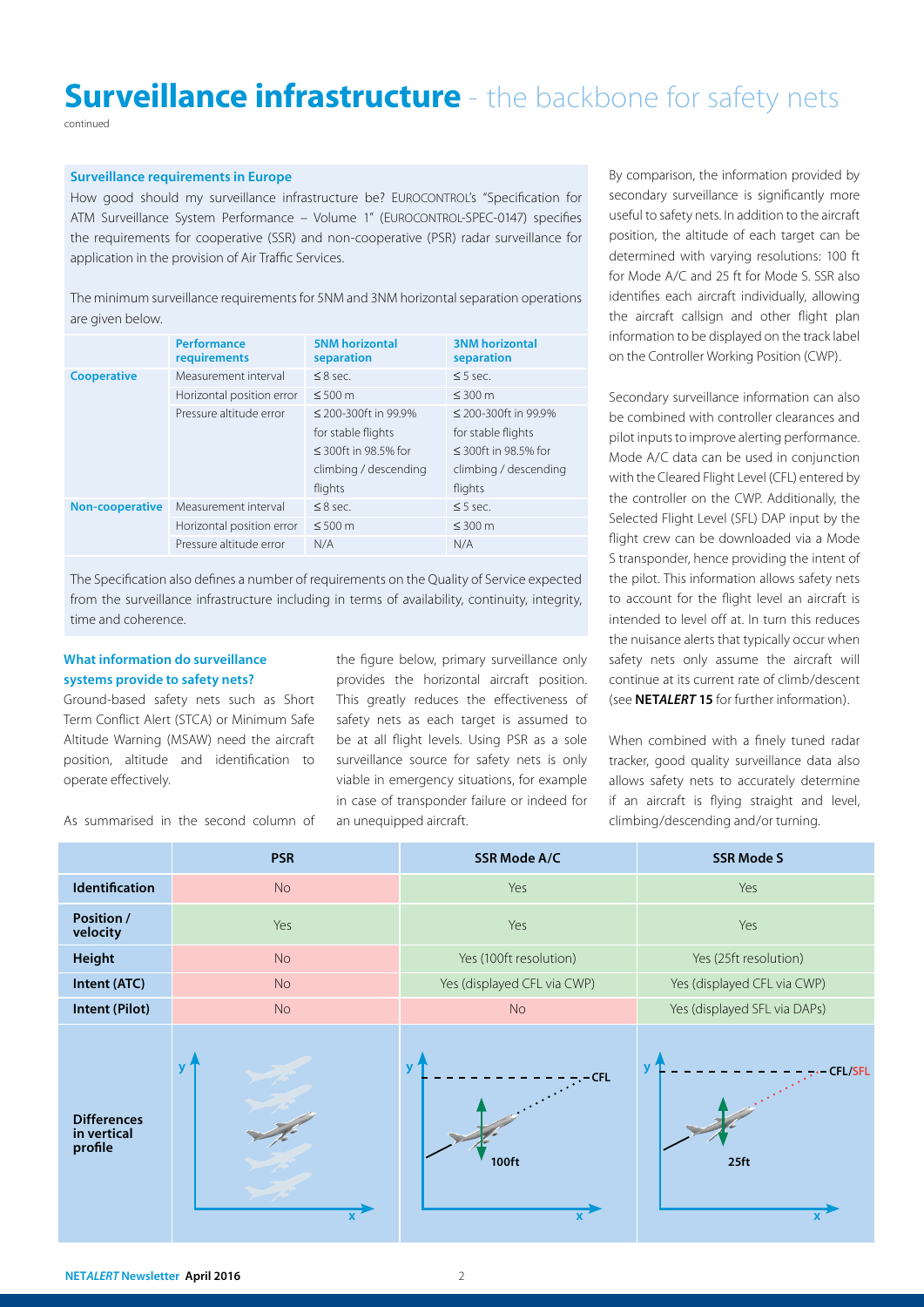## **Surveillance infrastructure** - the backbone for safety nets

continued

### Mode A/C vs Mode S

Mode S offers several benefits over Mode A/C, which are particularly relevant for safety nets:

■ Better granularity in the vertical plane: The 25ft altitude resolution brought by Mode S can offer the controller and safety nets a few extra seconds to detect vertical deviations compared with Mode A/C. Laterally, both radar types offer comparable characteristics with relatively accurate horizontal position and velocity.

■ Less garbling: Mode A/C replies are more prone to interferences such as garbling (when several transponders reply at the same time, making their transmission difficult to decode). This can lead to split tracks being presented to the controller, which in turn can generate false alerts. Mode S' more robust 'selective interrogation' pattern is more resistant to garble.

■ Comparing controller instructions and pilot intents: Monitoring tools can be implemented to compare the issued cleared level to the flight level selected by the pilots in the cockpit (SFL). The controller will be alerted if there is a discrepancy and the SFL can be used by safety nets for optimal alerting.

### Beyond radars

So, a surveillance infrastructure delivering accurate and reliable information is key to effective safety nets. Primary and secondary radars were developed several decades ago. They have benefited from significant improvements over the years but more recently other surveillance solutions have been adopted by Air Navigation Service Providers.

Wide Area Multilateration (WAM) and Automatic Dependent Surveillance-Broadcast (ADS-B) are often deployed as an extra layer of surveillance complementing radars. In some cases they can also be used to replace aging equipment. Both systems rely on transponders to determine aircraft position, WAM using ground stations while ADS-B relies on satellite positioning.

### A vital few seconds

Mode S' 25ft height resolution seems like a nice improvement over Mode A/C's 100ft. But what could it actually mean for the controller? Let's take an example.

An aircraft is flying level. Suddenly it starts deviating for an unknown reason, descending at 600ft/min. We assume that position updates are provided every 4 seconds (typical for approach/TMA radars).

In the worst case scenario, an aircraft equipped with a Mode A/C transponder will start reporting a change of altitude 7.5 seconds later than if it was equipped with a Mode S transponder. This may seem a relatively small difference but a lot can happen in that time.



As detailed in the article on WAM on page 4, such systems provide additional benefits when compared to traditional radars in terms of performance and also cost. They directly improve the effectiveness of safety nets in two aspects:

■ Coverage in areas not traditionally covered with PSR/SSR: Deploying WAM or ADS-B in mountainous or remote areas is generally easier and cheaper;

■ Faster update rates: 1 second update rates can be achieved (compared to typically 4 seconds with SSR), depending on how the feed is integrated with other data in the surveillance tracker.

### Current challenges

Today's surveillance infrastructure is highly reliant on aircraft transponders, with SSR, WAM and ADS-B all depending on this critical piece of equipment. This creates obvious issues in case of intermittent or total failure, aircraft not carrying such equipment (addressed in NET*ALERT* 19), or indeed in the case of over-interrogation, which is explored in the last article of this newsletter.

### Conclusion

No matter whether the controller is working with a decade-old or state-of-the-art ATC system, without the right surveillance input, the full potential of the safety nets will not be realised. The seemingly marginal gains in safety net performance enabled by a high quality surveillance picture can make a real difference to day-to-day operations. In many cases it will increase controller trust in safety nets by reducing false and nuisance alerts. In some situations it can be what separates a controller intervention from a loss of separation and a serious incident.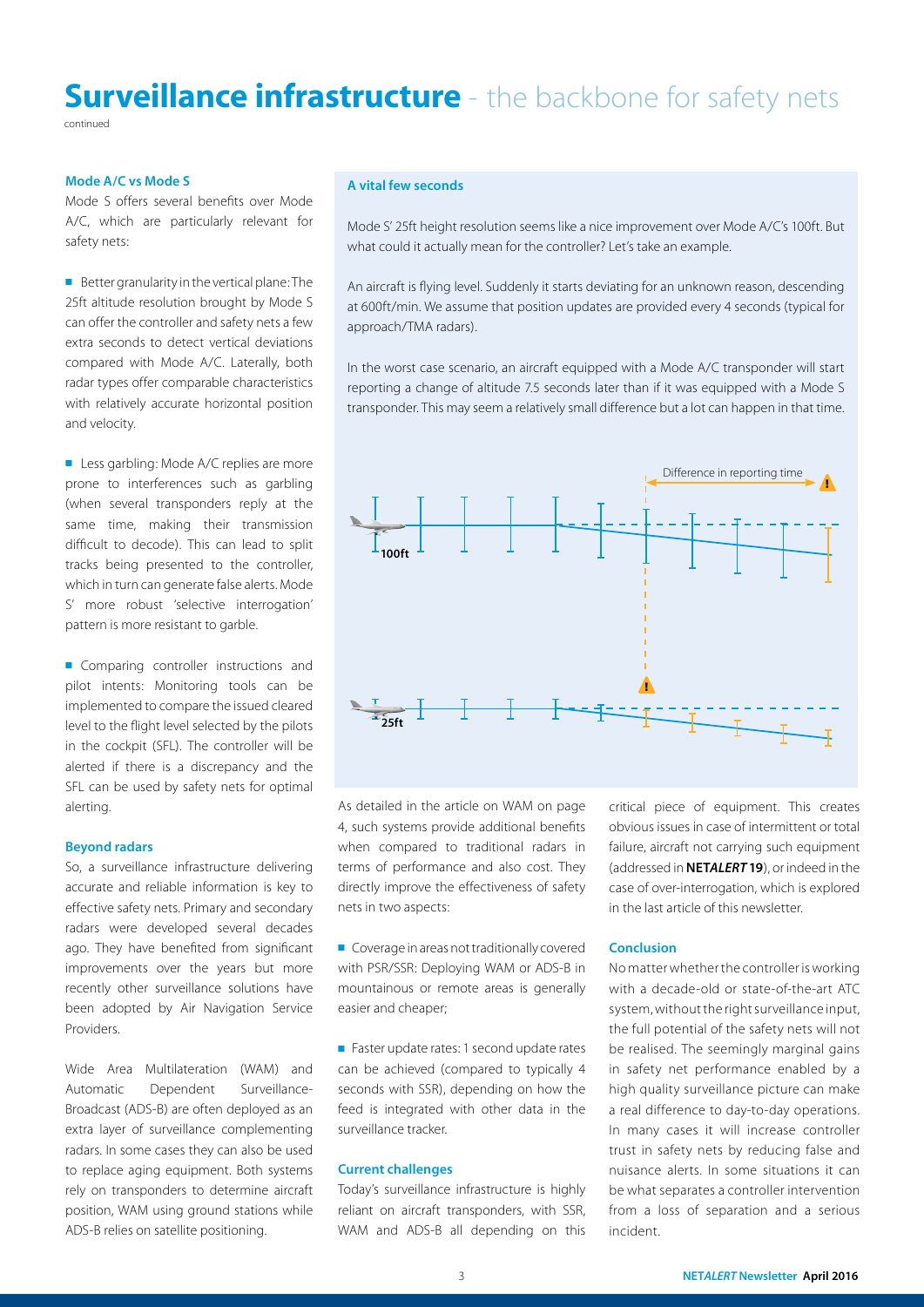# Wide Area Multilateration

*Wide Area Multilateration (WAM) provides another source of surveillance data beyond primary and secondary radars. While safety nets are not the primary reason for its implementation there are some potential benefits. We catch up with two long-time WAM adopters, ANS of the Czech Republic and Austro Control, and explore the benefits and challenges of deploying this technology.* 

### What are the benefits of implementing WAM?

The advantages brought by WAM vary depending on the operating environment. ANS of the Czech Republic and Austro Control observed a number of improvements following the implementation of their new surveillance systems. WAM enables surveillance coverage to be extended to areas traditionally regarded as difficult to reach, such as mountainous or remote regions. Ground stations use standard equipment which can be installed and certified relatively easily, and the system's distributed architecture enables the WAM network to be quickly expanded by integrating new stations. Since WAM data is merged into the secondary surveillance feed, the controller sees the same surveillance symbol on their screen regardless of the surveillance source being used. There is therefore little impact on the controller, which in turns leads to a quick adoption in the ops room.

WAM can improve the quality of surveillance picture over traditional radar, especially with regards to update rates. Typically, 1 second update rates can be achieved compared to 4 seconds for SSR, although this does depend on how WAM data is integrated with other surveillance data in the tracking system.

WAM also adds another layer of surveillance. It can operate independently of primary and secondary radars by configuring its ground stations as active interrogators. As such, WAM can still provide surveillance data in case of PSR and SSR failures. Installing WAM can also lead to cost reductions, as explained further by Wolfgang Weidner from Austro Control: *"The overall goal of our WAM procurement is to significantly reduce the lifecycle cost for* 

### What is WAM?

WAM is a ground-based surveillance system which uses a network of distributed stations that listens to aircraft transponder replies. The corresponding interrogations generally originate from secondary radars, but can also be triggered by active multilateration stations (also referred to as WAM interrogators).

When an aircraft transponder emits a reply, it is received by several WAM stations. By calculating the time difference of arrival of the signal at each station, the position of the aircraft can be determined.



No additional avionics are required assuming the aircraft is equipped with either a Mode A/C, Mode S, ADS-B or IFF (Identification Friend or Foe – used by the Military) transponder.

The WAM data is then sent to a multi sensor tracker which combines all the surveillance information and outputs a composite picture displayed to the controller and fed to the safety nets. Surveillance data from WAM appears the same way as secondary surveillance data on the Controller Working Position.

*the provision of cooperative surveillance over the entire FIR while still maintaining required levels of reliability and performance. This is achieved by using WAM as a replacement for existing radars that provide the second layer of secondary surveillance but are approaching the end of their operational life".*

However, for the WAM installation to be successful, careful planning is required. Radek Prochazka from ANS of the Czech Republic comments: *"The ANSP should have clear expectations for their WAM system in terms of coverage and redundancy. It is essential to conduct a detailed coverage study at the beginning of the project as it drives the requirements in terms of equipment (and incidentally cost and safety). Considerations should be given to the monitoring and control systems too".*

### How can WAM improve the effectiveness of SNETs?

There are also some potential benefits for safety nets. WAM's high update rate means that safety nets could potentially be fed with more up-to-date information compared to traditional surveillance systems. Aircraft turns and changes in speed are detected faster than when relying solely on PSR or SSR meaning that alerts can be calculated earlier, providing the controller with more time to resolve conflicts. In addition to the position and height of the aircraft, downlinked parameters such as selected altitude or ACAS RAs are also provided quicker.

The impact of WAM on safety nets will vary depending on the local installation, as mentioned above, particularly on how WAM and other surveillance sources are integrated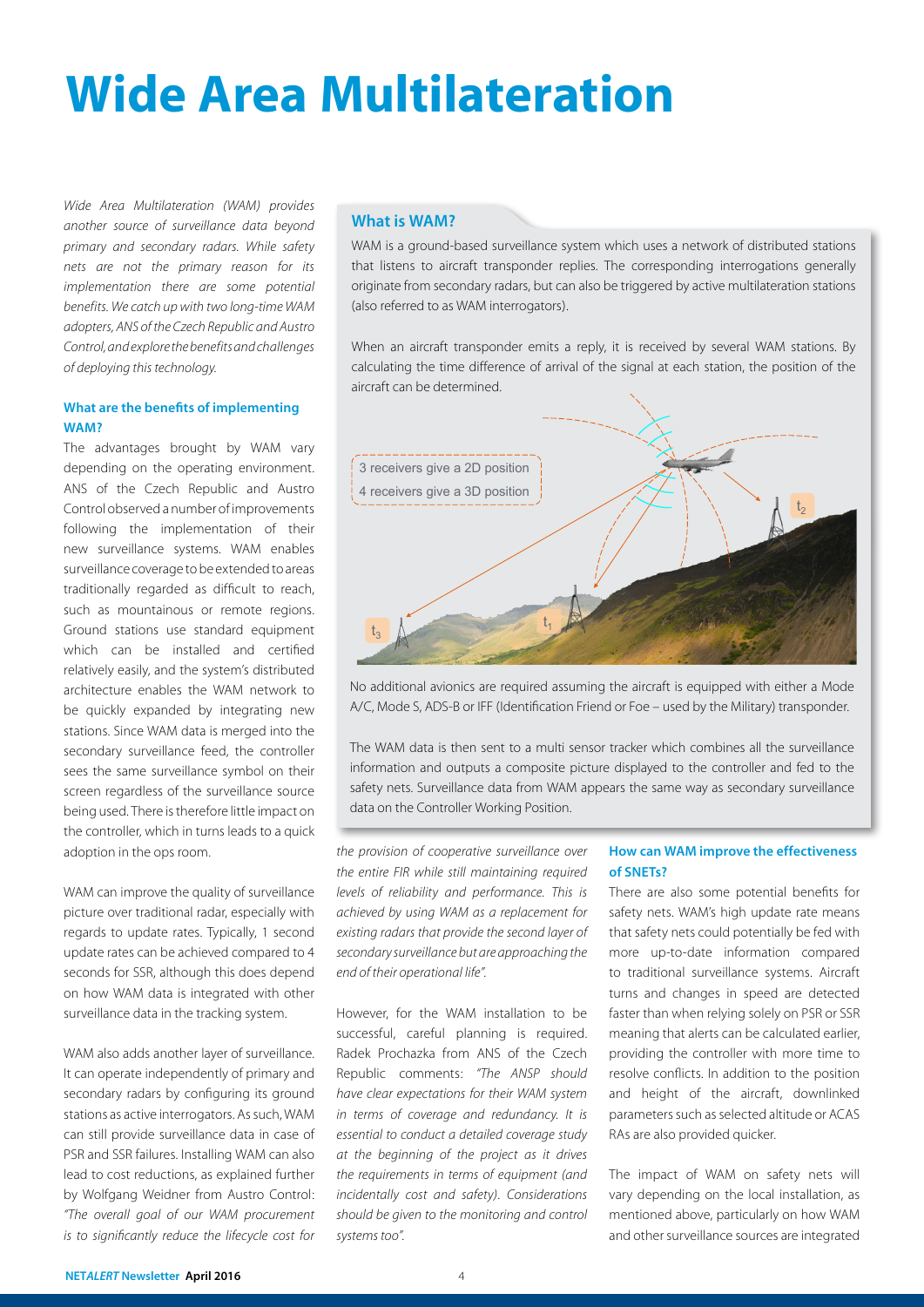### Wide Area Multilateration

continued

in the tracking system. As Wolfgang notes: *"We observed that in some cases safety nets alerts (such as STCA, MSAW, etc.) are triggered a little bit earlier due to the 1 second update rate of WAM. This effect becomes smaller in areas with double or triple SSR coverage."*

### Are there specific challenges to consider when implementing WAM?

As with most new technology, deploying WAM can bring a number of challenges. Tuning can be effort-intensive depending on the operational environment within which the system is deployed. This calibration exercise is required to minimise unwanted surveillance errors such as track swaps, split tracks (when PSR/SSR sees one track, and WAM sees another track) and false tracks. From the perspective of safety nets, these can generate false alerts.

Additionally, comprehensive verification and validation activities might be required to ensure all aspects of the WAM installation are thoroughly assessed. In Austro Control's case, these activities included amongst others: simulations and offline data analysis, technical and operational validation as well as a number of on-site performance evaluations including availability, transponder occupancy and system load extrapolation under real conditions. In total, more than 100 hours of test flights with different and specially equipped aircraft were performed and analysed.

### What advice would you give to a fellow ANSP thinking about implementing WAM?

About Austro Control's experience, Wolfgang comments: *"Integrating the WAM feed with the rest of the surveillance data chain should be planned at an early stage of the project to ensure that the requirements of the WAM system are* 

*fully adapted to the operational and technical environment. This might help minimise and sometimes even bypass some of the limitations of the ATM system. Also, the integration of WAM can sometimes coincide with a change of technology or protocol in other areas of the ATM system, for example surveillance data distribution, to enable or facilitate the usage of the WAM data. Close attention should be paid to such situations as it certainly adds complexity to the integration process."*

From ANS of the Czech Republic's perspective, Radek adds: *"Do not underestimate the effort required in tuning the WAM installation to reduce unwanted side-effects and minimise false alerts. System tuning is an on-going process, relying on specific activities such as radar quality assessment and air situation picture evaluation to continuously improve the tracker performance."*

### WAM installations at ANS of the Czech Republic and Austro Control

ANS of the Czech Republic first implemented a WAM system at Ostrava in 2001. This installation was later complemented by two other deployments with overlapping coverage (centred on Prague and Brno) providing full WAM coverage countrywide.

Austro Control's first WAM system was implemented in 2003 to cover the airspace around Innsbruck which was not covered by SSRs. The Austrian WAM (AWAM) system is composed of nine independent horizontal and vertical "segments". The first AWAM segment was brought into operation in December 2013 and covers the Austrian FIR from FL285 and above. The second and third segments were deployed in March 2015 and covered the same area as the first AWAM segment but from FL125. The fourth

segment focused on the Salzburg TMA and was implemented in December 2015. All AWAM segments will be operational by October 2016. Austro Control has recently launched further projects to expand the already successful AWAM system.



Radek Prochazka *Surveillance Project Engineer* ANS of the Czech Republic



Wolfgang Weidner *Systems Engineer Surveillance - Project Manager Austrian WAM* Austro Control

#### More on WAM:

[http://www.skybrary.aero/index.php/Wide\\_Area\\_Multilateration](http://www.skybrary.aero/index.php/Wide_Area_Multilateration)

# Over-interrogation draws a blank

ANSPs implement several layers of surveillance coverage to ensure critical information is always available, for example by deploying WAM in areas previously regarded as too challenging to reach. But are additional surveillance sensors or more frequent interrogation of aircraft always a good idea? Of course they are…. Or are they?



This article discusses events that took place over two days in 2014 over Central Europe, which led to a degradation or sudden disappearance of some aircraft tracks from controllers' screens. The incident illustrates the impact of our

increasing reliance on aircraft transponders, the growing issue of over-interrogation and highlights some measures that could be adopted to ensure that surveillance remains sustainable for all ATM stakeholders.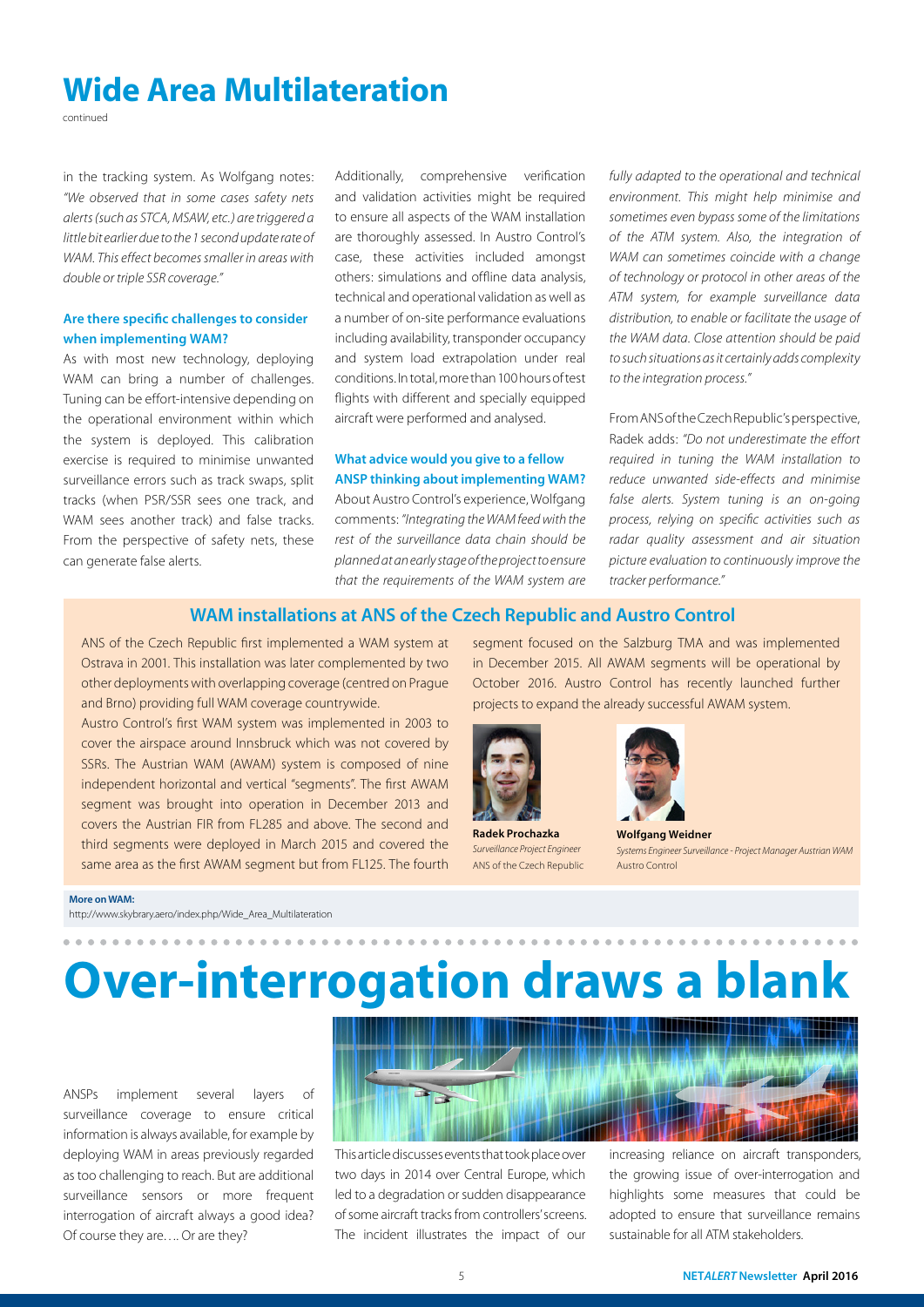### Over-interrogation draws a blank

continued

### The incident

On 5th and 10th of June 2014, some central European ANSPs experienced several occurrences of loss of surveillance data from their ATC displays for a sub-set of aircraft under their control. Not all surveillance data of aircraft flying in the affected sectors were lost, but controllers experienced both total and partial loss of surveillance tracks. While most occurrences only lasted a few minutes, some losses persisted for up to 20 minutes. The incident forced the implementation of traffic flow measures, reducing the airspace capacity and generating delays.

### Over-interrogation in the spotlight

An investigation conducted by EASA, EUROCONTROL and ANSPs determined that the affected flights suffered from transponder over-interrogation on the 1030 MHz frequency. Transponders need a certain amount of time to reply to interrogations from surveillance systems such as secondary radars, WAM or indeed ACAS. If subjected to too many interrogations, some transponders shut down intermittently or totally to prevent the hardware from overheating.

EASA concluded that the incident was probably caused by a ground system being tested or

configured in an unusual operational mode, which over-interrogated all transponders in the vicinity. This phenomenon affected two specific transponders types in particular, each with different failure modes.

### Impact on the controller and safety nets

The total and partial loss of some surveillance tracks had a significant impact on controllers and the systems supporting them. For example, some safety nets (such as STCA and ACAS) were no longer available for the affected flights. Losses of flight plan correlation also contributed to a reduction of the safety margins and an increase in workload for the controllers.

### Managing the demands on transponders

The EASA report highlights an eye opening fact: "in the affected area the normal level of interrogations on the 1030 MHz channel uses 80% of required transponder capabilities (considering as a basis the capabilities required by the Minimum Operational Performance Standards)". According to the said Standards, transponders should be able to produce 50 Mode S replies per second. This gives some perspective on how often the equipment is solicited.

Over-interrogation is a key issue, and it goes hand-in-hand with frequency spectrum management. An over-interrogation not only consumes 1030 MHz spectrum and transponder occupancy. It also results in excessive utilisation of the 1090 MHz spectrum as replies are emitted on that frequency band. Ground systems may struggle to extract the signal from this noisy environment, leading to a lowering of detection levels. To compensate for this reduction in performance, ANSPs may be tempted to increase the interrogation rate, hence contributing to this vicious circle. Also, interrogations do not respect national boundaries and can contribute to excessive use of radio spectrum many hundreds of miles away. It is therefore in the interest of the whole ATM community to use this valuable resource carefully.

These issues are reflected in the report recommendations. The safety improvements brought by the proliferation of surveillance applications need to be balanced against the increasing pressure they put on transponders. ANSPs and regulators should consider over-interrogation when deploying new surveillance systems, as this issue could have significant repercussions on controllers and safety nets.

### Recommendations

EASA made a number of recommendations to prevent similar incidents from occurring. They are summarised below.

Member States are responsible for the protection of the radio spectrum assigned to aviation, as identified in the SPI Implementing Rule (EU1207/2011 and amendments). As such, they should decrease the amount of interrogations in their airspace originating from ground systems. Additionally, mechanisms should be implemented to monitor and record the usage of the 1030/1090 MHz frequency band. This is to ensure that interrogations remain well within the transponders Minimum Operational Performance Standards.

Emphasis is given to Functional Airspace Blocks and cross-border co-operations, where efforts to minimise the amount of transponder interrogations should be coordinated. Finally, as with every safety occurrence, Member States should notify EASA and the European Commission in a timely manner.

The results of the EASA investigation, [as](http://www.icb-portal.eu/phocadownload/ssc55_new/ssc55%20item%209.12-results%20from%20technical%20investigation%20on%20radar%20detection%20losses-wp24.pdf)  presented at the 55th Single Sky Committee, are available by clicking on the document here: (http://www.skybrary.aero/index.php/Wide\_ Area\_Multilateration)